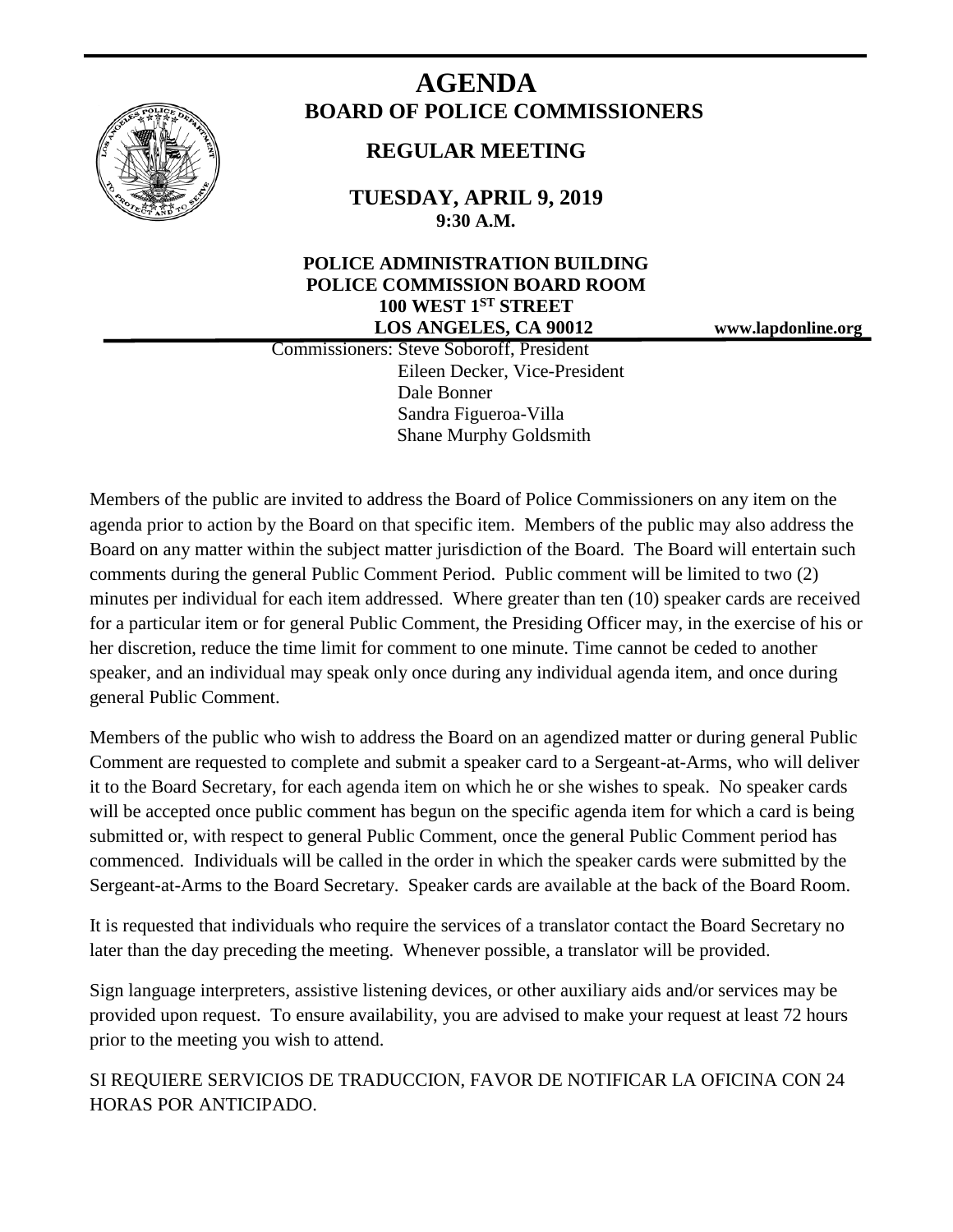### **1. CONSENT AGENDA ITEMS**

A. DEPARTMENT'S REPORT, dated April 3, 2019, relative to a monetary donation in the amount of \$500.00, from the LAPD Community Youth Welfare & Education Fund, to be utilized for food and recreational activities, for the benefit of the Northeast Area Cadet Program, as set forth. **IDPC #19-0095** 

APPROVE the Department's report and ACCEPT the donation.

B. DEPARTMENT'S REPORT, dated April 3, 2019, relative to a monetary donation totaling \$2,850.00, from the Los Angeles Dodgers, LLC., to be utilized for food and recreational activities and events, for the benefit of the Harbor Division Cadet Post set forth. [\[BPC #19-0094\]](http://www.lapdpolicecom.lacity.org/040919/BPC_19-0094.pdf)

Recommendation(s) for Board action:

APPROVE the Department's report and ACCEPT the donation.

C. DEPARTMENT'S REPORT, dated April 3, 2019, relative to a monetary donation in the amount of \$1,837.30, from the Supporters of Law Enforcement in Devonshire, to be used to purchase shooting targets for the officers to maximize shooting accuracy and effectiveness, as set forth. **IBPC #19-00931** 

Recommendation(s) for Board action:

APPROVE the Department's report and ACCEPT the donation.

## **2**. **REGULAR AGENDA ITEMS**

A. INSPECTOR GENERAL'S REPORT, dated March 8, 2019, relative to the review of selected Los Angeles Police Department Data-Driven Policing Strategies, INSPECTOR GENERAL'S REPORT, dated April 4, 2019, relative to the public comment received on this report and the DEPARTMENT'S REPORT, dated April 5, 2019, relative to their response to the Inspector General's report, as set forth.

[\[BPC #19-0072,](http://www.lapdpolicecom.lacity.org/040919/BPC_19-0072.pdf) [19-0092,](http://www.lapdpolicecom.lacity.org/040919/BPC_19-0092.pdf) [19-0097\]](http://www.lapdpolicecom.lacity.org/040919/BPC_19-0097.pdf)

Recommendation(s) for Board action:

- 1. APPROVE the Inspector General's report (BPC #19-0072)
- 2. REVIEW the Inspector General's report (BPC #19-0092)
- 3. APPROVE the Department's report (BPC #19-0097)
- B. DEPARTMENT'S VERBAL UPDATE and DISCUSSION relative to the status of supervisory position cross training.
- C. DEPARTMENT'S REPORT, dated April 3, 2019, relative to the Property Division Audit (AD No. 18-005), as set forth. [\[BPC #19-0091\]](http://www.lapdpolicecom.lacity.org/040919/BPC_19-0091.pdf)

Recommendation(s) for Board action:

APPROVE the Department's report.